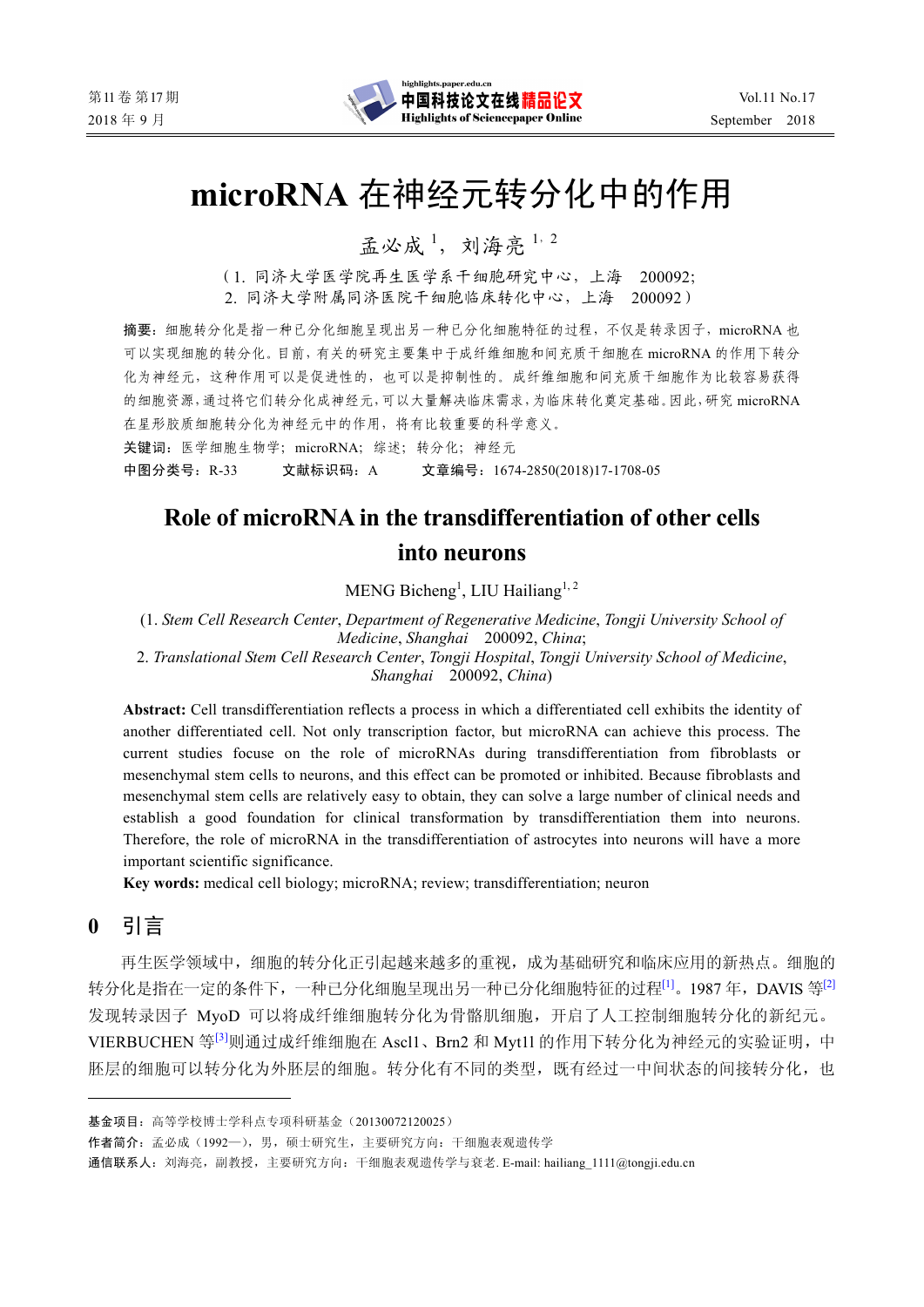# Vol.11 No.17

有不存在任何去分化状态的直接转分化,如成纤维细胞直接转分化为神经元、肝细胞样细胞<sup>[4]</sup>等。作为 基因表达的重要影响者,microRNA 指细胞中不编码蛋白质的一类长度约 22 nt 的 RNA 小分子,一般认 为它可以结合到目标转录产物的 3*'*-UTR 区域以抑制靶基因的翻译和表达[5]。LIM 等[6]发现将 miR-124 或 miR-1 分别转染到海拉细胞可以令其呈现出脑部或肌肉的转录组学特征,揭示了 microRNA 在细胞转分 化中的重大潜力。此后,有关 microRNA 与转分化的研究多围绕神经元展开。

## **1 microRNA** 在不同谱系细胞转分化为神经元中的作用

神经系统主要有神经元和神经胶质细胞两种细胞类型,神经胶质细胞指周边神经系统的施旺细胞和 中枢神经系统的星形胶质细胞与少突胶质细胞<sup>[7]</sup>。虽然有关其他细胞转分化为神经元和胶质细胞的报道 层出不穷,但大多使用的是各种转录因子的组合,有关 microRNA 的研究还比较少,且转分化的目标都 是神经元。目前的研究主要集中在成纤维细胞和间充质干细胞在 microRNA 的作用下转分化为神经元。

#### **1.1** 成纤维细胞

YOO 等<sup>[8]</sup>用慢病毒载体包装 miR-9/9\*和 miR-124 前体并感染人成纤维细胞, 发现这些细胞显示出神 经元的形态特征并表达神经元特异性分子标志 MAP2. 电生理学研究显示,这些细胞能被激发产生动作 电位,并且其钠离子、钙离子等离子通道具有正常活性。两种 microRNA 在实现转分化过程中有着明显 的协同效应,并且转分化效率会在 NEUROD2、ASCL1 和 MYT1L (DAM) 等转录因子的共同作用下大 幅提升。基因表达的单细胞水平分析显示,大多数诱导性细胞会表达皮质层的基因,并且不均一地表达 兴奋性和抑制性神经元的细胞标记物。研究不仅揭示了 miR-9/9\*和 miR-124 的协同作用, 也进一步探索 了细胞转分化过程中 microRNA(miR-9/9\* 、miR-124)和转录因子(NEUROD2、ASCL1 和 MYT1L) 的相互促进、相辅相成的关系。后续研究中, VICTOR 等<sup>[9]</sup>将 miR-9/9\*、miR-124 与发育中的纹状体中 高表达的四种转录因子 BCL11B、DLX1、DLX2 和 MYT1L 在人成纤维细胞中共表达,发现诱导细胞呈 现出类似于脑部纹状体中型多棘神经元(medium spiny neurons, MSNs)的特征, 并且移植到小鼠脑部 后也表现出与天然 MSNs 相同的膜电位特征和功能,由此证明 microRNA 与转录因子可以诱导细胞转分 化产生特定生理区域、特定类型的神经元。即使没有 miR-9,在脑部高表达的 miR-124 与其他转录因子 同样能使细胞向神经元转分化。AMBASUDHAN 等<sup>[10]</sup>用已知的与决定神经元细胞谱系相关的 11 种转录 因子和 1 种 microRNA(miR-124)排列组合再转染人的成纤维细胞,最终确认了 BRN2、MYT1L 和 miR-124 的组合可以有效地将其转分化为神经元。转染病毒载体后第15天, 细胞呈现出明显的神经元外 形,并表达成熟神经元特异性分子标志 MAP2 和 NeuN. 这些细胞也表现出成熟神经元的电生理学特性, 包括自发性动作电位等,并且大多数为谷氨酸能神经元。该研究也提供了一个转录因子和 microRNA 的 组合,并且在没有其他类型细胞共存的培养条件下成功实现了人成纤维细胞转分化为神经元。XUE 等<sup>[11]</sup> 则发现一种在脑部发育过程中产生的 RNA 结合蛋白 PTB 可以与 miR-124 竞争位于 REST 元件之一 SCP1 的 3*'*-UTR 结合位点,通过调节 REST 复合物的活性抑制成纤维细胞向神经元的转分化,由此可知,通过 其他物质调节 microRNA 或其靶基因的活性间接促进转分化也不失为一种研究思路。

#### **1.2** 间充质干细胞

microRNA 在骨髓间充质干细胞转分化为神经元的过程中扮演着重要角色<sup>[12]</sup>。JING 等<sup>[12]</sup>用慢病毒载 体将 microRNA-9-1 转染到骨髓间充质干细胞, 发现神经元特异性分子标志 MAP-2 的表达明显升高。 ZHANG 等<sup>[13]</sup>发现, 转染携带 microRNA-9 的慢病毒载体并用 β-巯基乙醇诱导 6 d, 大多数骨髓间充质干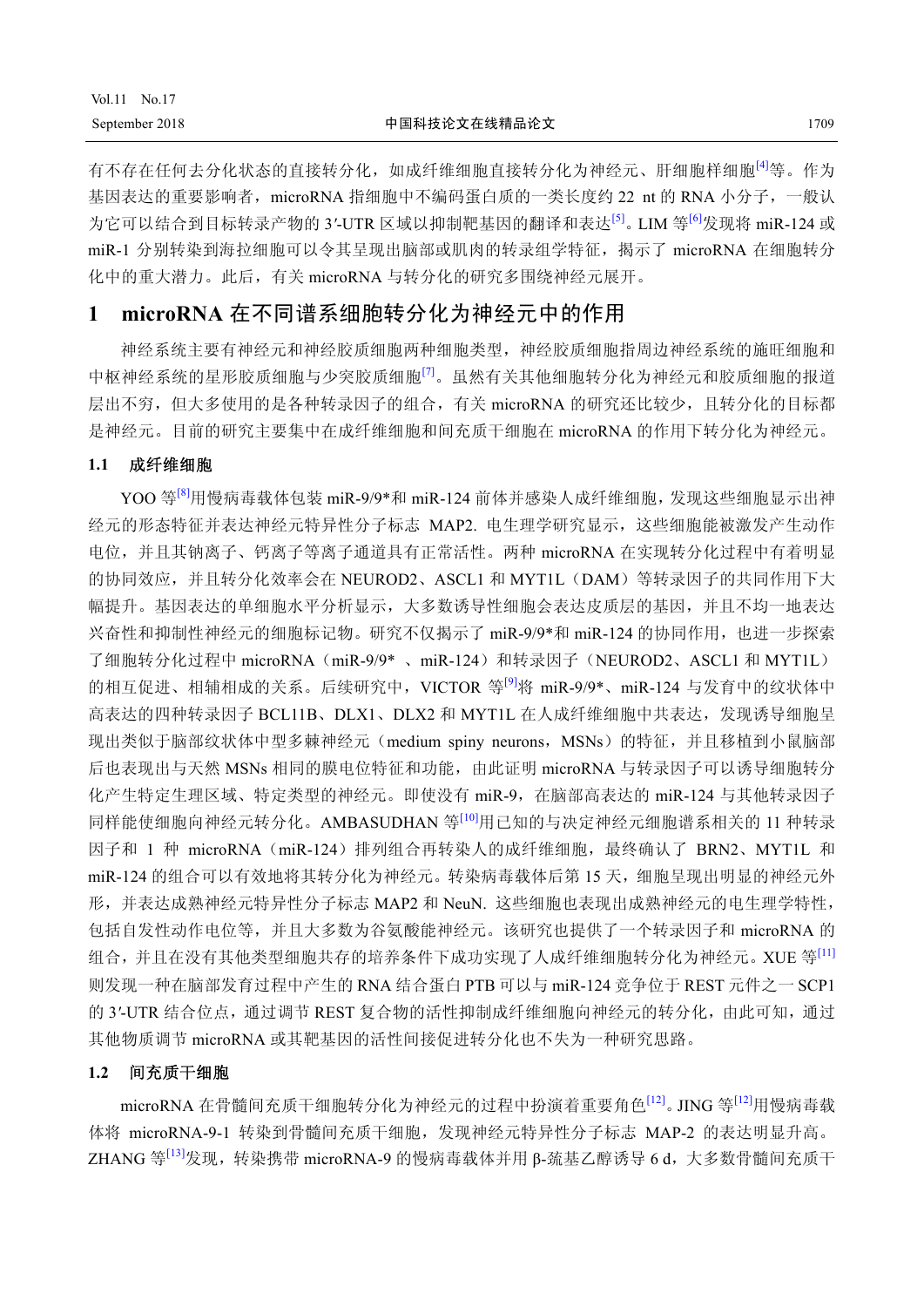细胞显示出典型的神经元形态学特征,并且神经元特异性分子标志 NSE 和 MAP-2 的表达量显著升高。 除直接促进细胞的转分化外,microRNA 也可以通过作用于靶基因对转分化的过程进行调节。DUAN 等<sup>[14]</sup> 发现用二甲基亚砜(DMSO)和丁基羟基茴香醚(BHA)作用的骨髓间充质干细胞被诱导转分化为神经 元的过程中基因 REST 显著下调,而 miR-29a 的表达上升。双荧光酶报告基因分析显示, miR-29a 可以 作用于 REST 并抑制其活性, 随后的 miR-29a 的基因敲除和过表达实验也证实了其对于 REST 的抑制和 神经元特异性分子标志 NSE、Tau 表达的促进,说明了 miR-29a 通过作用于靶基因 REST 调节骨髓间充 质干细胞转分化为神经元。ZOU 等[15]在骨髓间充质干细胞中过表达 miR-124,6 d 后发现细胞中 β3-tubulin 和 MAP-2 的表达量很高,细胞也出现典型的神经突起。将 miR-124 诱导的细胞移植到脊髓损伤的大鼠 体内,发现移植处表达神经元分子标记 NF200 的细胞数目远多于对照组;BBB(Basso-Beattle-Bresnahan) 运动功能评分显示, 脊髓损伤后 14 d,接受了 miR-124 诱导性细胞移植的大鼠后肢恢复显著增强。该研 究将 microRNA 与细胞转分化应用到脊髓损伤恢复中, 为临床研究提供了新思路。WANG 等<sup>[16]</sup>发现敲除 miR-124 的脂肪间充质干细胞在转分化为神经元和胶质细胞时 NSE、Tuj-1 和 GFP 的 mRNA 表达明显降 低,三者为阳性的细胞比例分别下降了18.6%、22.1%和 25.4%;同时,这种 microRNA 也会影响转分化 细胞的电生理学活性,膜片钳技术显示,miR-124 敲除的转分化细胞在膜电位上显著降低。WU 等<sup>[17]</sup>在 大鼠骨髓间充质干细胞中转入 miR-125b mimic 或 inhibitor, 并用 β-巯基乙醇处理, 6 d 后, miR-125b mimic 组 mRNA 和蛋白水平的神经细胞特异性分子标志 β3-tubulin、MAP-2、NF、NSE、GFAP 和 Nestin 显著升 高,形态上也呈现出更明显的神经元样特征,而 inhibitor 组的结果与其相反。值得注意的是, microRNA 对于转分化的作用也可以是抑制性的。WU 等<sup>[18]</sup>发现 miR-128 的过表达能明显抑制大鼠骨髓间充质干细 胞表达 6 种神经细胞特异性分子,并且与对照组相比,诱导性细胞呈现出的神经元外形特征并不明显, 且数量很少。

### **1.3** 其他细胞

在体外诱导成人视网膜色素上皮(retinal pigment epithelium, RPE)细胞转分化为神经元样细胞,实 验组经诱导后 RPE 细胞长出轴突样突起并相互连接成网状,呈现典型的神经元细胞形态,经过 MAP-2、 NF200 及 Pax6 比较,差异有统计学意义,说明体外诱导成人 RPE 细胞出现神经元样细胞是一种可行的 诱导方法<sup>[19]</sup>。自从第一位科学家报道小鼠胚胎成纤维细胞可以被成功地转化为成熟神经元之后,更多的 成年小鼠和人类体细胞被直接转分化成了有功能的神经元,还有肝细胞<sup>[20]</sup>、周细胞<sup>[21]</sup>和尿液中的细胞<sup>[22]</sup> 也都可以成功转分化。这些将有可能为采用细胞替换疗法治疗人类神经退行性疾病提供一个新的资源。

### **2** 结论与展望

与传统的转录因子诱导相比,由于 microRNA 在自然状态下便可稳定存在于细胞内并可在细胞之间 转移,故用 microRNA 作为转分化的诱导物不仅可以规避 DNA 整合到细胞基因组的风险,同时其成熟 体进入细胞也不会引发天然免疫反应[23]。除成纤维细胞和间充质干细胞外,其他类型的细胞在 microRNA 作用下转分化为神经元有待于进一步探索,特别是同属神经系统的星形胶质细胞。胶质疤痕是神经损伤 (包括脑损伤和脊髓损伤)病理过程中的普遍性结果,神经系统损伤区的坏死产物被吞噬细胞清除后,

坏死区边缘将被大量星形胶质细胞占据[24]。如果能将胶质疤痕中的大量星形胶质细胞转分化成为有功能 的神经元,不仅可以排除胶质疤痕带来的神经胶质阻碍,而且更能有效地促进神经系统功能重建。在体 内, LIU 等<sup>[25]</sup>已经成功地通过单个转录因子 Ascl1 将小鼠中脑星形胶质细胞转分化为有功能的神经元, 为神经损伤的治疗带来了曙光。而基于前文所述的免疫学和基因组上的安全性,microRNA 在星形胶质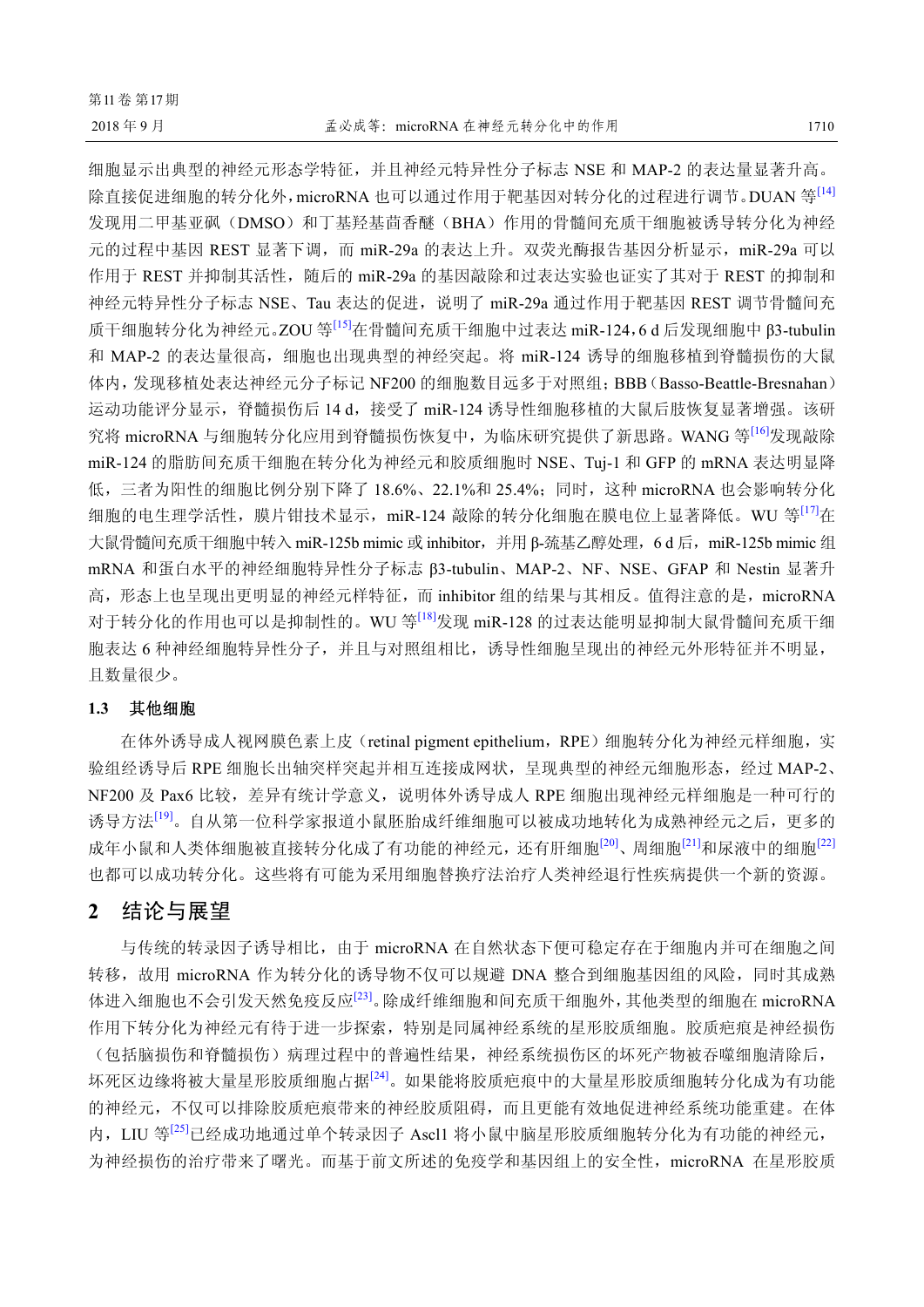细胞转分化为神经元和神经损伤康复中扮演的角色应当引起更多的关注。通过星形胶质细胞和神经元中 高表达基因预测可能对它们产生调节的 microRNA,并通过类似于转录因子研究中的"鸡尾酒"疗法寻 找出最优的组合,这或许是今后研究的一个可行思路。

#### [参考文献] **(References)**

- [1] MASIP M, VEIGA A, IZPISÚA BELMONTE J C, et al. Reprogramming with defined factors: from induced pluripotency to induced transdifferentiation[J]. Molecular Human Reproduction, 2010, 16(11): 856-868.
- [2] DAVIS R L, WEINTRAUB H, LASSAR A B. Expression of a single transfected cDNA converts fibroblasts to myoblasts[J]. Cell, 1987, 51(6): 987-1000.
- [3] VIERBUCHEN T, OSTERMEIER A, PANG Z P, et al. Direct conversion of fibroblasts to functional neurons by defined factors[J]. Nature, 2010, 463(7284): 1035-1041.
- [4] SIMEONOV K P, UPPAL H. Direct reprogramming of human fibroblasts to hepatocyte-like cells by synthetic modified mRNAs[J]. PLoS One, 2014, 9(6): e100134.
- [5] LIU B, LI J, CAIRNS M J. Identifying miRNAs, targets and functions[J]. Briefings in Bioinformatics, 2012, 15(1): 1-19.
- [6] LIM L P, LAU N C, GARRETT-ENGELE P, et al. Microarray analysis shows that some microRNAs downregulate large numbers of target mRNAs[J]. Nature, 2005, 433(7027): 769-773.
- [7] TIAN L, PRABHAKARAN M P, RAMAKRISHNA S. Strategies for regeneration of components of nervous system: scaffolds, cells and biomolecules[J]. Regenerative Biomaterials, 2015, 2(1): 31-45.
- [8] YOO A S, SUN A X, LI L, et al. MicroRNA-mediated conversion of human fibroblasts to neurons[J]. Nature, 2011, 476(7359): 228-231.
- [9] VICTOR M, RICHNER M, HERMANSTYNE T, et al. Generation of human striatal neurons by microRNA-dependent direct conversion of fibroblasts[J]. Neuron, 2014, 84(2): 311-323.
- [10] AMBASUDHAN R, TALANTOVA M, COLEMAN R, et al. Direct reprogramming of adult human fibroblasts to functional neurons under defined conditions[J]. Cell Stem Cell, 2011, 9(2): 113-118.
- [11] XUE Y, OUYANG K, HUANG J, et al. Direct conversion of fibroblasts to neurons by reprogramming PTB-regulated microRNA circuits[J]. Cell, 2013, 152(1): 82-96.
- [12] JING L, JIA Y, LU J, et al. MicroRNA-9 promotes differentiation of mouse bone mesenchymal stem cells into neurons by Notch signaling[J]. Neuroreport, 2011, 22(5): 206-211.
- [13] ZHANG G, WANG J, JIA Y, et al. MicroRNA-9 promotes the neuronal differentiation of rat bone marrow mesenchymal stem cells by activating autophagy[J]. Neural Regeneration Research, 2015, 10(2): 314-320.
- [14] DUAN P, SUN S, LI B, et al. miR-29a modulates neuronal differentiation through targeting REST in mesenchymal stem cells[J]. PLoS One, 2014, 9(5): e97684.
- [15] ZOU D, CHEN Y, HAN Y, et al. Overexpression of microRNA-124 promotes the neuronal differentiation of bone marrow-derived mesenchymal stem cells[J]. Neural Regeneration Research, 2014, 9(12): 1241-1248.
- [16] WANG Y, WANG D, GUO D. MiR-124 promote neurogenic transdifferentiation of adipose derived mesenchymal stromal cells partly through RhoA/ROCK1, but not ROCK2 signaling pathway[J]. PLoS One, 2016, 11(1): e0146646.
- [17] WU R, WANG N, LI M, et al. Experimental study on the facilitative effects of miR-125b on the differentiation of rat bone marrow mesenchymal stem cells into neuron-like cells[J]. Cell Biology International, 2013, 37(8): 812-819.
- [18] WU R, TANG Y, ZANG W, et al. MicroRNA-128 regulates the differentiation of rat bone mesenchymal stem cells into neuron-like cells by Wnt signaling[J]. Molecular and Cellular Biochemistry, 2014, 387(1-2): 151-158.
- [19] 金怡轩,张少冲,郑健樑,等. Y27632 体外诱导视网膜色素上皮细胞转分化为神经元样细胞的初步研究[J]. 中华眼底 病杂志, 2011, 27 (3): 275-277.

JIN Y X, ZHANG S C, ZHENG J L, et al. Y27632 induce trans-differentiation from retinal pigment epithelial cells into